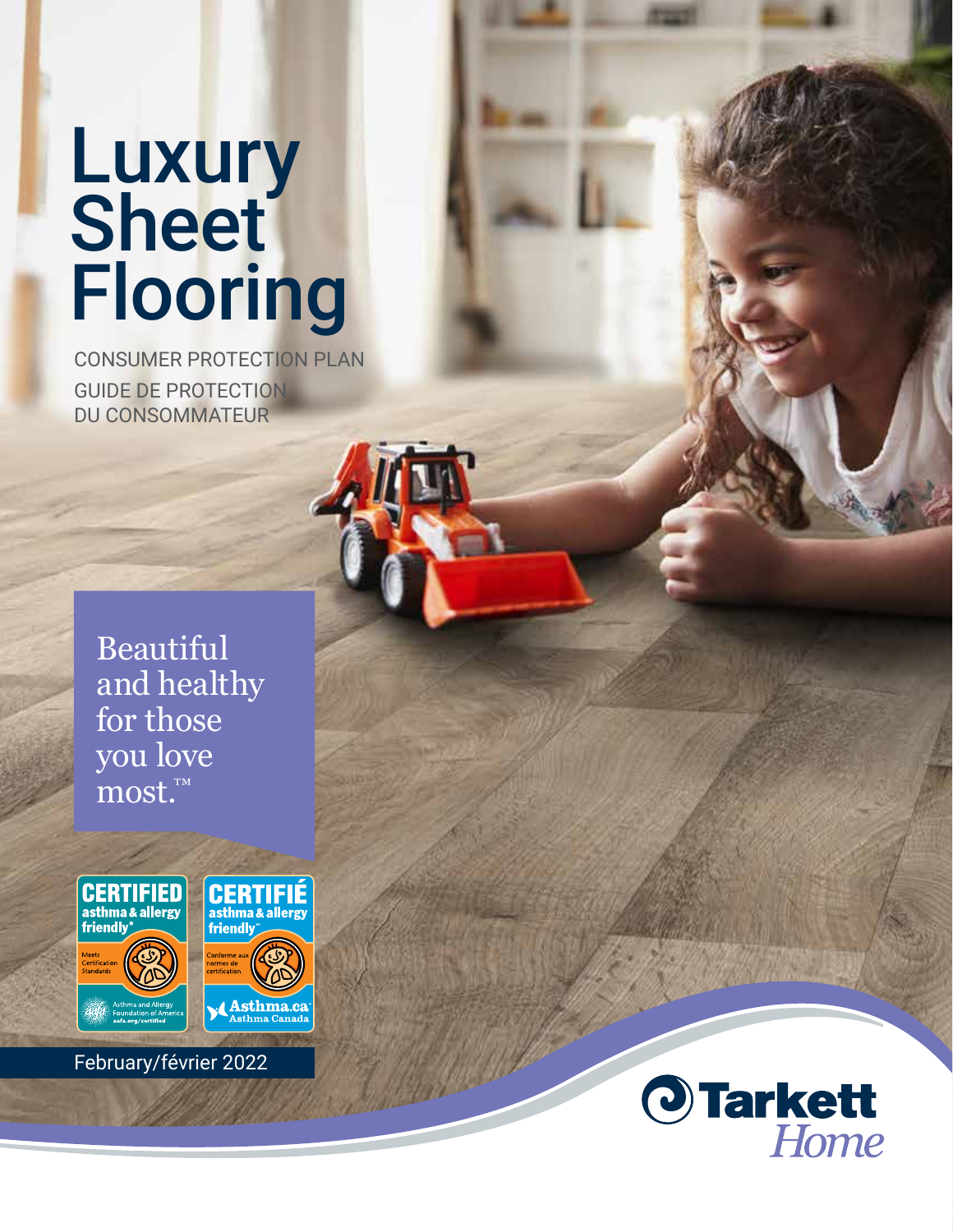# **ENGLISH**

# **Luxury Sheet Vinyl: TruTEX™, TritonTuff™ and FiberFloor™**

# **Consumer Warranties**

Tarkett Home products are backed by a comprehensive consumer protection program. This warranty program is your assurance that the Tarkett Home floor you have selected will perform to your satisfaction. If you should have a valid warranty claim, Tarkett Home will provide you with new flooring of the same or similar quality free of charge and will pay a reasonable labor charge to install it, on the condition that the original floor was installed by a professional, as specified in your warranty.

Tarkett Home gives you all of this protection so that you can buy your new Tarkett Home floor with peace of mind. Even Tarkett Home's advanced generation of floors need regular care to look and perform their best. First, make sure your Tarkett Home floor is installed using only Tarkett Home approved adhesives and materials. Maintain post-installation room temperature between 55° F and 100° F. Then, be sure to follow a program of regular care, using the maintenance instructions described in this booklet.

These sensible steps will assure you that your new floor will deliver outstanding performance and provide you years of beauty and lasting satisfaction. General warranty information, including definitions and exclusions can be found on the following pages.

# **All Tarkett Home Warranties**

- Cover only material graded and sold as "regular" or "first quality" for its recommended use.
- Cover the flooring material from the date of installation and for the term of the warranty.
- Apply to the original purchaser so long as he/she occupies the residence or location where the flooring was installed.
- Are limited to one (1) replacement floor except for wear and manufacturing defects. Original limited warranty for wear and manufacturing defects applies to all replacement floors.
- Labor costs, when covered by the warranty, will only be paid if professional installation was paid for when the original floor was installed
- **From the original date of installation, according to the terms above, these floors:**
	- Will not wear out.
	- Will be free from manufacturing defects.
	- Will not rip, tear, gouge or indent from normal household use when installed directly over wood or concrete. Movement of large appliances requires special handling.
	- Will not permanently stain from traffic stains, including asphalt driveway sealers.
	- Will not stain from moisture on concrete subfloors. See excessive moisture definition.
	- Will not stain from recommended underlayment panels.
	- Will not permanently scuff from shoe soles.

# **WARRANTIES**

# **TruTEX®**

#### **Lifetime Limited Warranty**

- 2-Year "No Questions Asked" AquaGuard® Warranty
- Years 1-10 Material and labor, if professionally installed.
- Years 11-Life of Floor Material only.

# **LifeTime®**

# **Lifetime Limited Warranty**

- 2-Year "No Questions Asked" AquaGuard® Warranty
- Years 1-10 Material and labor, if professionally installed.
- Years 11-Life of Floor Material only.
- **10-Year Light Commercial on Wear and Manufacturing Defects Only Limited Warranty**
	- Years 1-5 Material and labor, if professionally installed.
	- Years 6-10 Material only.

# **Easy Living™**

#### **15-Year Limited Warranty**

- 2-Year "No Questions Asked" AquaGuard® Warranty
- Years 1-10 Material and labor, if professionally installed.
- Years 11-15 Material only.

# **Moxie®**

# **10-Year Limited Warranty**

- Years 1-5 Material and labor, if professionally installed.
- Years 6-10 Material only.

# **Comfort Style®**

#### **10-Year Limited Warranty**

- Years 1-5 Material and labor, if professionally installed.
- Years 6-10 Material only.

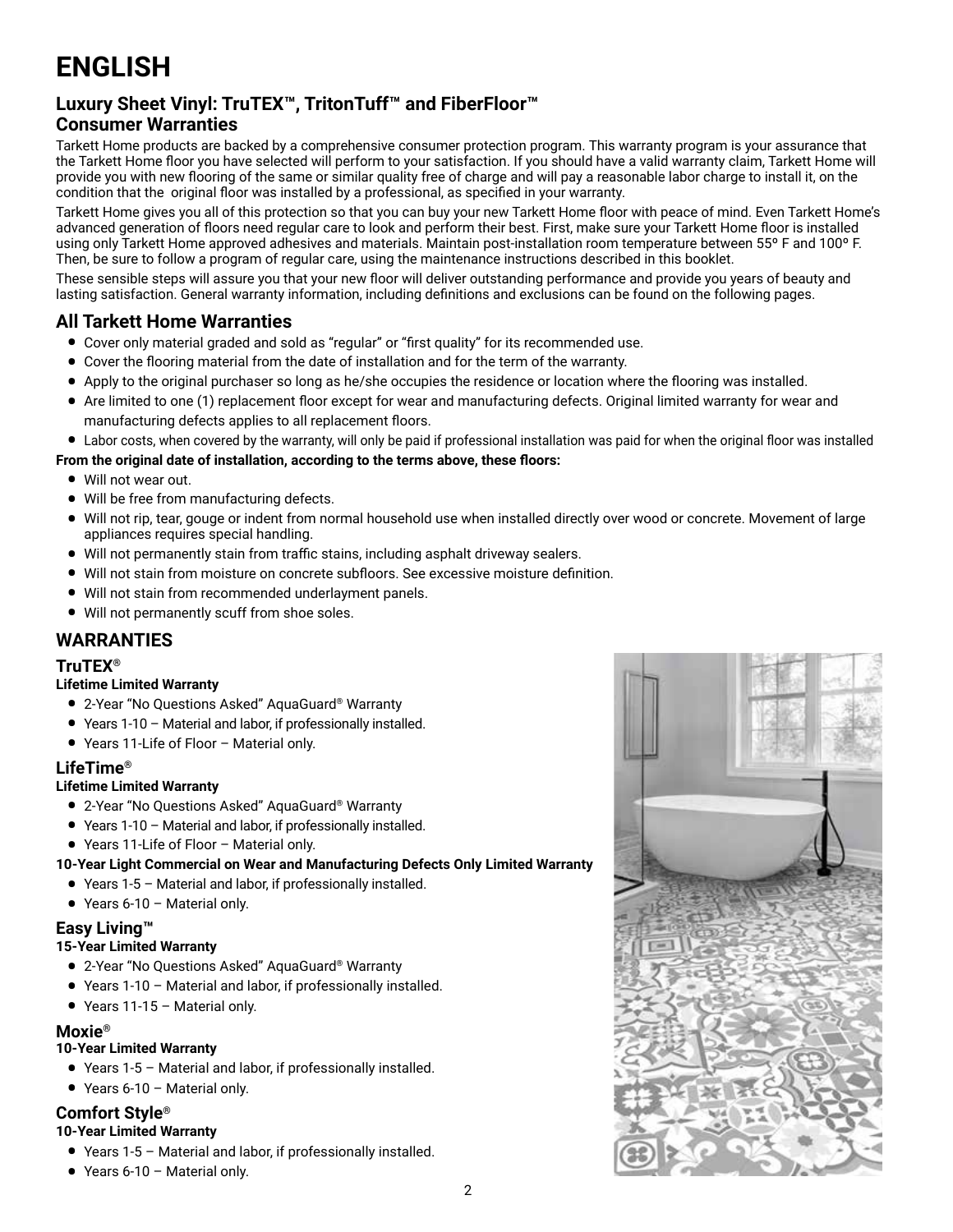#### **Fresh Start™ 10-Year Limited Warranty**

- 2 Year "No Questions Asked" AquaGuard® Warranty
- Years 1-5 Material and labor, if professionally installed.
- Years 6-10 Material only.

# **Starters™**

# **10 Year Limited Warranty**

- Years 1-5 Material and labor, if professionally installed.
- Years 6-10 Material only.

# **TritonTuff™**

# **15-Year Limited Warranty**

- Years 1-10 Material and labor, if professionally installed.
- Years 11-15 Material only.

# **ProTuff™**

# **10-Year Limited Warranty**

- Years 1-5 Material and labor, if professionally installed.
- Years 6-10 Material only.

# **CustomPro™**

# **7-Year Limited Warranty**

• Material and labor, if professionally installed.

# **AquaGuard®**

- **2-Year Limited Warranty**
	- Material and labor, if professionally installed.





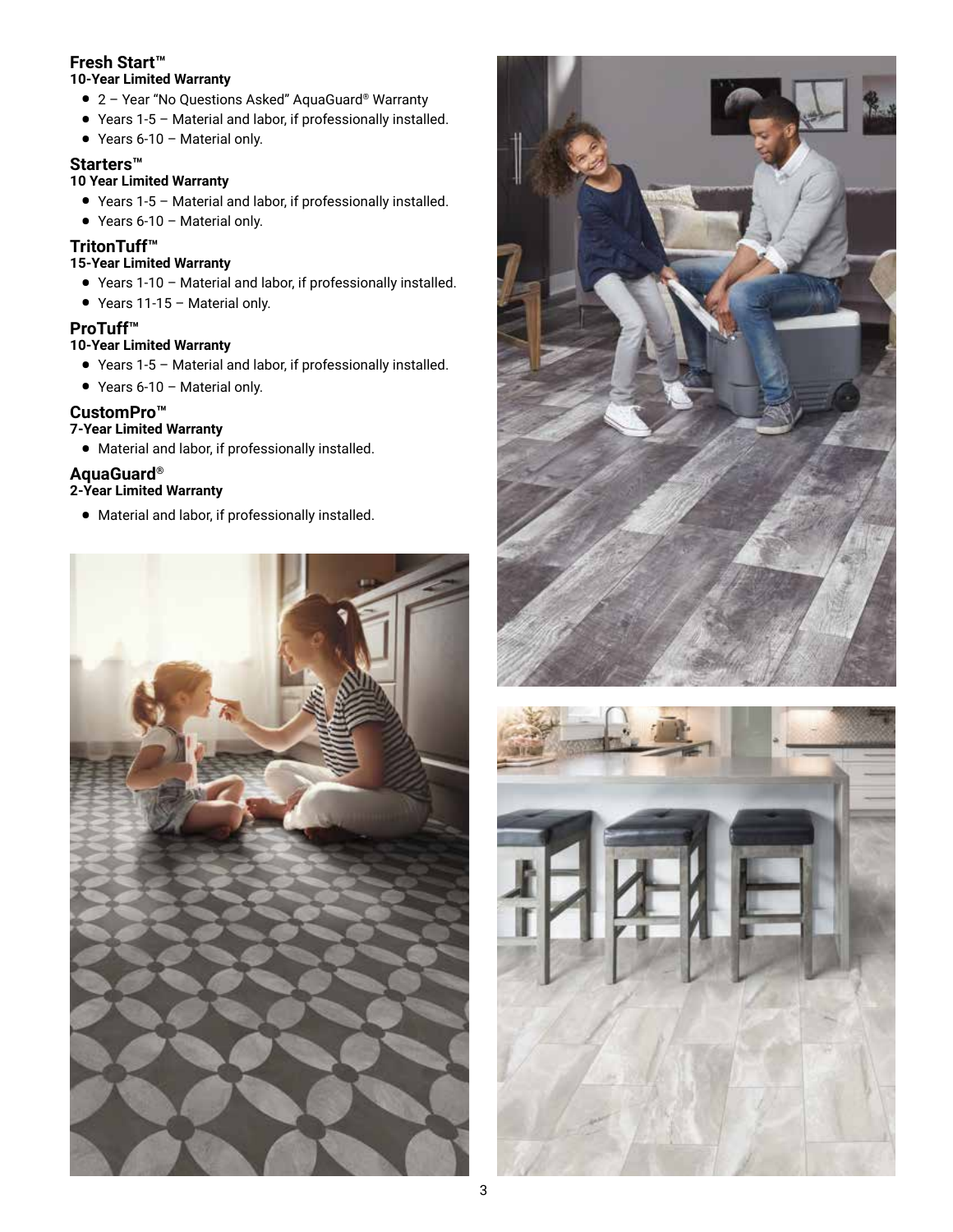| <b>Warranty by Collection Type (Expressed in Years)</b> |                |                |                 |                          |            |                             |                       |             |          |                        |  |
|---------------------------------------------------------|----------------|----------------|-----------------|--------------------------|------------|-----------------------------|-----------------------|-------------|----------|------------------------|--|
| <b>Light Commercial Warranty</b>                        | –              | 10             | –               | —                        | -          | —                           | -                     |             |          |                        |  |
| AquaGuard® - No Questions Asked                         | $\overline{2}$ | $\overline{2}$ | $\overline{2}$  | —                        | –          | $\overline{2}$              |                       |             |          |                        |  |
| <b>Scuff</b>                                            | Life           | Life           | 15              | 10                       | 10         | 10                          | 10                    | 15          | 10       | 7                      |  |
| <b>Underlayment Panel Stain</b>                         | Life           | Life           | 15              | 10                       | 10         | 10                          | 10                    | 15          | 10       | 7                      |  |
| <b>Moisture Stain</b>                                   | Life           | Life           | 15              | 10                       | 10         | 10                          | 10                    | 15          | 10       |                        |  |
| <b>Traffic Stain</b>                                    | Life           | Life           | 15              | 10                       | 10         | 10                          | 10                    | 15          | 10       | $\overline{7}$         |  |
| <b>Rip, Tear &amp; Gouge Guarantee</b>                  | Life           | Life           | 15              | 10                       | 10         | 10                          | 10                    | 15          | 10       | 7                      |  |
| <b>Indentation</b>                                      | Life           | Life           | 15              | 10                       | —          | 10                          | 10                    | 15          | 10       |                        |  |
| <b>Wear and Manufacturing Defects</b>                   | Life           | Life           | 15              | 10                       | 10         | 10                          | 10                    | 15          | 10       | 7                      |  |
| <b>Collection</b>                                       | <b>TruTEX®</b> | ⊔ifeTime®      | Living™<br>Easy | <b>Style®</b><br>Comfort | E<br>Moxie | Start <sup>m</sup><br>Fresh | Starters <sup>™</sup> | TritonTuff™ | ProTuff™ | CustomPro <sup>™</sup> |  |

# **Limited Warranty Descriptions**

# **Wear**

- Wear or wear out is defined, for purposes of this warranty, as wear to the extent that the flooring's wear layer is completely worn through and the pattern is lost by normal household traffic.
- Normal household use is defined as common daily activities in the home. Loss of gloss, scratching and dulling from a film buildup are maintenance concerns and are not covered.
- Damage from improper furniture rests or narrow heels is considered abuse and is not covered. Women's narrow-heeled shoes can cause permanent damage to many types of flooring, including resilient, wood and ceramic, as well as carpeting.
- Damage from moving refrigerators/appliances without protecting floor is not covered.
- Migratory stains are not covered except staining from underlayment panels and moisture. (See Moisture Staining Warranty)
- Stains from dyes in cotton or rubber-backed rugs are not covered.

#### **Manufacturing Defect**

• Manufacturing defect is defined, for purposes of this warranty, as a visual or construction deficiency resulting from the manufacturing process.

#### **AquaGuard®**

• The floor will be replaced for the first two years of service, material and reasonable labor (if professionally installed) for stains relating to moisture content when installed over concrete and in floating applications only (no glue). "2 years no questions asked"

#### **Scuffing**

• The floor will not permanently scuff from normal household items including shoes.

#### **Underlayment Panel Staining**

• Will not discolor from recommended underlayment panels (See Full Installation Instructions for Panel Recommendations).

#### **Moisture Staining** *(Moisture refers to concrete installations only.)*

• Will not discolor from mold, mildew or alkali when installed over concrete only without adhesive in floating applications. Excessive moisture is not covered. See Excessive Moisture definition.

#### **Excessive Moisture**

• Excessive moisture is defined as a standard for Tarkett Home, substrate moisture content that exceeds the recommended limitation of the floorcovering and adhesive type. For purposes of Tarkett Home's limited warranties, the moisture content is determined by ASTM F-2170 or ASTM F-1869.

# **Limited Waterproof Warranty**

• When exposed to topical water Tarkett Home Luxury Sheet Flooring is waterproof and will not swell, buckle or lose structural integrity. In the case of an excessive spill, standing water or flooding, these collections will not act as a waterproofing barrier for the subfloor and/or any surrounding structure.

#### **LIMITED WATERPROOF WARRANTY EXCLUSIONS**

- Damage to the subfloor and/ or surrounding structure that is caused by an excessive spill, standing water or flooding.
- Damage caused by fire and/or extinguishing means flooding, exposure to excessive spill, standing water or intentional abuse.
- Damage caused by moisture to surrounding structure, walls, subfloor, fixtures, furniture, underlayment, moldings, trims, subfloor heating elements, or anything that is not the structural integrity or dimensional stability of the luxury sheet flooring.
- Damage resulting from mold and mildew growth due to prolonged exposure to moisture.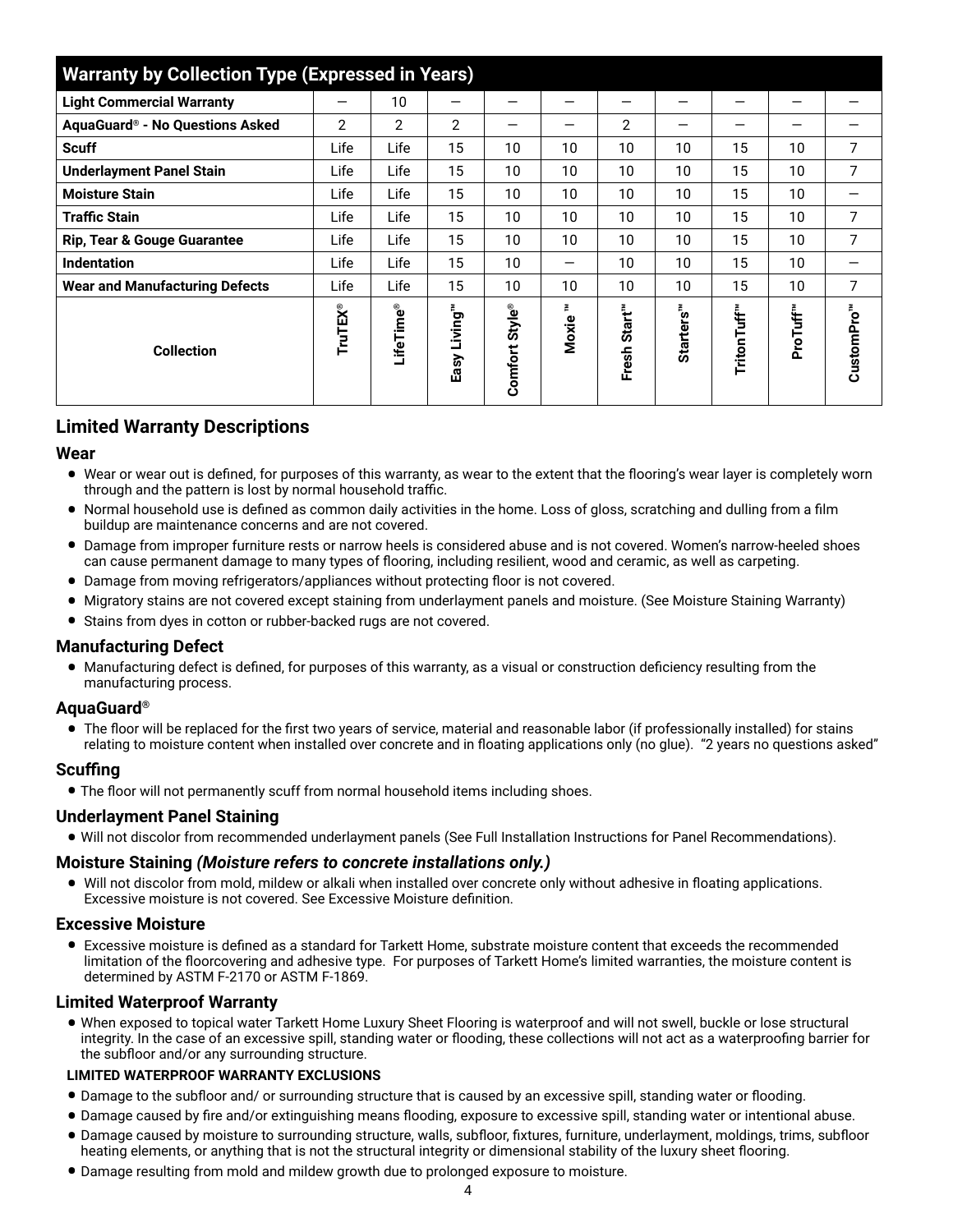- Damage resulting from liquid migrating under the substrate due to spills around room edges.
- Discoloration from moisture or underlayment panels.
- Failure of the flooring to adhere to the subfloor due without limitation, to improper subfloor preparation, moisture, alkaline or hydrostatic pressure from the subfloor.
- Damage resulting from inappropriate end-user activities.
- Damage resulting from installation in unapproved locations.

# **Traffic Staining**

• Will not permanently stain from traffic stains, including asphalt driveway sealers.

#### **Indentation**

• Will recover as specified by the product specification sheets.

#### **Rip, Tear & Gouge Guarantee**

• Will not rip, tear or gouge in normal household usage and is limited to the occupant or home owner.

# **TARKETT HOME ADHESIVES**

Tarkett Home warrants its floor covering against adhesion failure when Tarkett Home adhesives and proper application/ notchsize trowels are used to install Tarkett Home sheet or tile flooring in accordance with Tarkett Home's recommended installation guidelines. With subsequent adhesion failure directly related to the performance of Tarkett Home adhesives, your floor will be replaced and/or repaired at Tarkett Home's expense in accordance with Tarkett Home's recommended repair and replacement guidelines. The warranty term is for the same period as the warranty term on the Tarkett Home sheet or tile flooring used in conjunction with these adhesives. The adhesives must be used within one year from the date of purchase. In the event of a claim, a written notice must be submitted to the dealer from whom the adhesive was purchased or to Tarkett Home Claims Department with proof of date of purchase and the amount of adhesive purchased.

# **WARRANTY SUPPORT**

Defective material will be repaired or replaced with the same product, design and color, if available. If unavailable, Tarkett Home reserves the right to select and supply a similar Tarkett Home product. Tarkett Home reserves the right to have the floor repaired or replaced using Tarkett Home recommended techniques for that product. These limited warranties are in lieu of any other expressed warranties and in lieu of any implied warranties, including implied warranties of merchantability and fitness for a particular purpose or use. No representative, employee or agent of Tarkett Home or any other person is authorized to assume for Tarkett Home any liability or responsibility with respect to Tarkett Home residential sheet flooring or Tarkett Home adhesive, in addition to that described above. In no event shall Tarkett Home be liable for indirect, special, consequential or incidental damages of any kind, no matter what the cause. For more clarity, Tarkett Home will not pay for or cover any loss, expense or damage other than those directly caused to the flooring itself and that may result from a defect in the flooring i.e. Tarkett Home will NOT pay for, without limitation, removal and/ or replacement of subfloors, trim mouldings, connecting/ reconnecting appliances or fixtures, or moving furniture. Some states do not allow limitations or disclaimers as to implied warranties, or the exclusion or limitation of incidental or consequential damages or limitations on how long an implied warranty lasts, so the above limitations or disclaimers may not apply to you.

These limited warranties give you specific legal rights, and you may have other rights that vary from state to state. In the event Tarkett Home disagrees with your claim, Tarkett Home reserves the right to submit the matter to arbitration by a qualified, impartial third party.

#### **What Is Not Covered**

- Loss of gloss.
- Damage due to stains from products other than common household products.
- Damage due to stains from rubber backing or dyes used in floor mats, rugs and carpets.
- Fading or other problems resulting from excessive exposure to sunlight, artificial light or ultraviolet light.
- Damage due to heat generation from refrigerators or heating units (including burns), as well as damage caused by household accidents or abuse.
- Discoloration or damage caused by adhesives or floor care products not recommended or distributed by Tarkett Home.
- Discoloration due to mold, mildew, alkaline substances.<br>• Rins tears and gouges: Damage caused by bousebold a
- Rips, tears and gouges: Damage caused by household accidents or abuse (for example, boots and cleats or spikes, vacuum cleaner beater bar, caster wheels, high heels, dropping of heavy or sharp objects, or moving appliances without protection).
- Damage due to cuts, gouges, scratches, punctures, tears and indentations caused by loads exceeding the recommended static load limit.
- Damage resulting from lack of or improper furniture rests and floor protectors, and movement of large appliances and furniture without proper protection.
- Extremely high forces exerted by narrow heels will damage residential and commercial resilient floor coverings. Tarkett Home will not accept claims for damage caused by narrow-heel or high-heel traffic.
- Dissatisfaction due to improper installation and maintenance. Recommended installation and maintenance instructions are available at www.tarketthome.com.
- Visible irregularities or stains caused by the substrate.
- Tarkett Home does not warrant fully adhered installation of flooring over gypsum-based underlayment or light-weight aggregate concrete having a dry density of less than 90 lbs/cubic foot.
- Problems due to excessive moisture in concrete floors that exceed the product specification sheets.
- Noncompliance with installation and/or usage recommendations.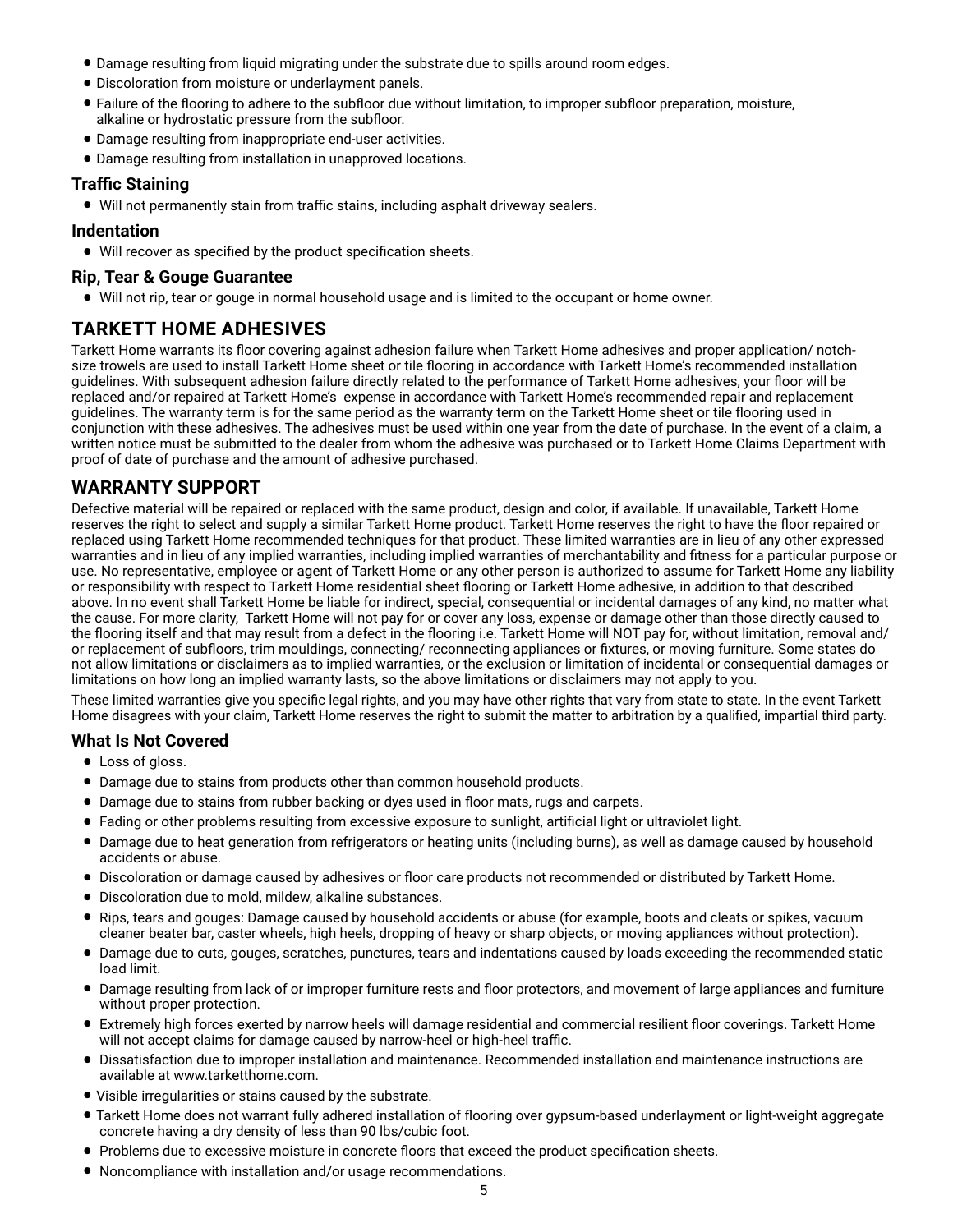- Flooring material not installed residentially, or in non-recommended commercial applications.
- Damage caused by fire, flooding or intentional abuse.
- Floors that are installed in other than owner-occupied or tenant-occupied residences.
- Color and design variation from samples and printed illustrations to the exact product installed. Variations in shade or color may result when viewing in different light sources.
- Labor on merchandise installed with obvious visible defects.
- Flooring qualities that are other than "regular" or "first quality."
- Original limited warranties for rip, tear, gouge and indent, moisture stain, underlayment panel stain and household/ traffic stain will be replaced one time only. This recurring situation indicates that the floor should not have been installed in this location.
- The "No Questions Asked" AquaGuard® limited warranty does not cover discoloration from bottom-up staining agents or subfloor markings.

# **HOW TO MAKE A CLAIM**

If you need to make a warranty claim, provide the retailer/ contractor who sold you the flooring with written notice describing the problem along with a photo clearly showing the problem and proof of purchase. If you are unable to contact your retailer/contractor or are not satisfied with the response received, contact:

#### **Tarkett Home Claims**

30000 Aurora Road Solon, OH 44139 www.tarketthome.com

# **CARING FOR YOUR NEW TARKETT HOME FIBERFLOOR® LUXURY SHEET FLOORING**

This warranty and maintenance guide is designed to help you care for your new floor. It includes floor care procedures and warranties. Please read carefully. We thank you for choosing a Tarkett Home floor.

# **Basic Floor Protection**

# **Immediately after Full-Spread Installation**

- Do not move furniture or allow heavy traffic for at least 24 hours.
- Protect and do not disturb sealed seams for at least 24 hours.

# **Immediately after Glueless Installation**

• Protect and do not disturb sealed seams for at least 24 hours.

# **Moving Heavy Furniture and Appliances**

When moving heavy furniture or appliances over full-spread or loose-lay floors, place plywood or hardboard panels on the floor and "walk" objects across the panels to avoid scratching or damaging your floor. Never slide furniture directly over your floor.

# **Furniture Rests**

Frequently moved furniture and appliances may cause scratches or indentations in your new floor unless proper rests, glides or casters are used. Metal domes and furniture rests with small, narrow or worn surfaces should be replaced with wider, smooth, non staining, protective load-bearing devices.

Maximum recommended stationary load is 75 lbs. per square inch for all Tarkett Home residential flooring.



*CAUTION: Casters on portable appliances, dishwashers, furniture and microwave carts can cause damage to resilient floors. Glueless floors may distort. Use extreme caution when moving these items around on any resilient floor. Glueless floors are not warranted for damage or bunching caused by casters exceeding the 75 lb. load limit.*

*Example: If the pressure applied on a table leg is estimated to be 50-75 lbs., the furniture rest should be 1" square or 1 1/8" in diameter.*

#### **Sunlight**

As with other household furnishings, including furniture, carpets, wallpaper and curtains, repeated exposure to direct sunlight may cause fading or discoloration. The use of drapes or blinds is recommended. Close drapes or blinds to block direct sunlight.

# **Area Rugs**

Damage may occur due to stains from rubber backing and dyes used in floor mats and rugs.

# **ROUTINE MAINTENANCE**

#### **Preventing Permanent Stains**

- Wipe up spills promptly with a damp cloth or mop.
- The rubber backing or dyes used in some floor mats, as well as floor paints and driveway sealers, can permanently stain your floor.

If a defect is verified, Tarkett Home, through its distributor, will arrange for repair or replacement with new material of the same color, design and grade, if available, according to the limited warranty of your Tarkett Home flooring. If unavailable or discontinued, Tarkett Home reserves the right to select and supply similar Tarkett Home material.

# **Treating Stains and Spills**

The following steps should be followed to remove or minimize permanent damage from stains and spills. Note: As with any floor, immediate attention to stain removal is of the utmost importance.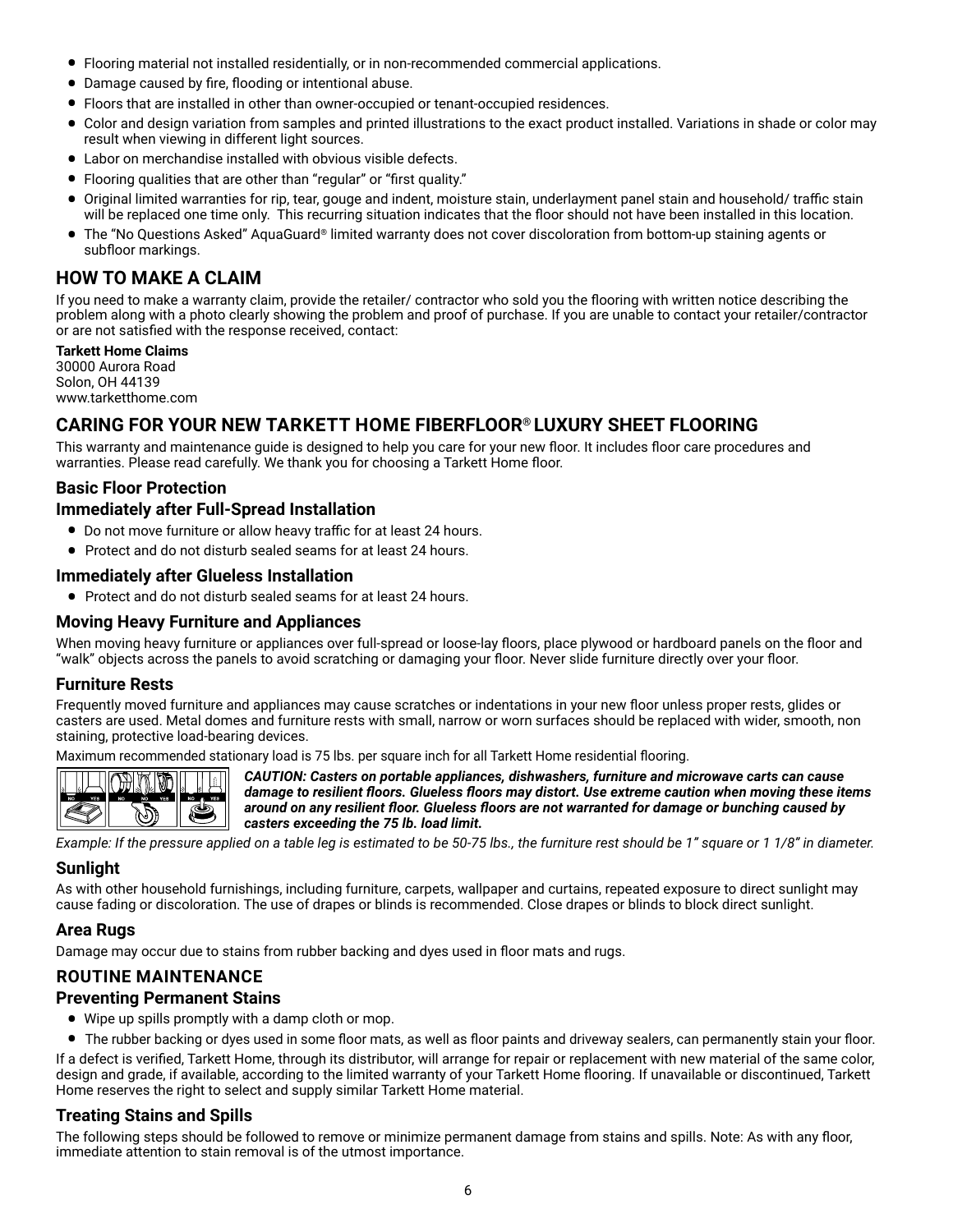- Sweep or vacuum regularly to remove dirt and grit that can abrade or scratch your new floor.
- Wipe up all spills promptly and thoroughly with a damp cloth or mop.
- Wash your floor using SureShine® Cleaner or a suitable mild detergent.
- Mats and rugs: Non staining mats are helpful in removing harmful grit at entryways and can help prolong the life of your floor.
- Flooring installed in light commercial areas may require commercial maintenance. Contact Tarkett Home for more information.

CAUTION: Some rubber-backed mats or dye in braided and cotton rugs may cause permanent discoloration.

# **Loss of Gloss**

Over time, flooring in high-traffic areas and around chairs that are frequently moved may suffer gloss reduction. Gloss levels are reduced if flooring is scratched or abraded. To restore high-gloss or satin-finish floors to their original appearance, simply vacuum, wash with cleaner and apply two or three coats of SureShine High Gloss or Matte Satin Finish Polish or acrylic polish.



# **Damage from Narrow-Heeled Shoes**

Women's narrow-heeled shoes can cause permanent damage to many types of flooring, including resilient, wood and ceramic, as well as carpeting. Damage from narrow heels is considered abuse and is NOT covered under any warranty.

# **Protect Your Floor against Extreme Heat**

Home appliances such as refrigerators and heating system air ducts emit a direct flow of hot air that, if not controlled, can exceed 120° F. This condition may cause discoloration over time. Keeping refrigerators free of dust buildup around motors and exhaust areas will greatly reduce heat buildup. Forced-air heating system dampers should be adjusted to control airflow away from the floor. Cigarettes, matches and other hot objects dropped ont he floor can also cause permanent damage.

# **Scuff Marks** *(Rubber Heel Marks)*

- Scuff marks not removed by routine cleaning can be easily handled with multi-purpose cleaners. Apply directly, let stand for 10- 15 seconds and remove with a clean, damp cloth.
- Some marks may require a small amount of mineral spirits\* applied on a clean cloth. If necessary, apply SureShine High Gloss or Matte Satin Finish Polish to restore gloss.

# **Household Stains** *(Acidic Alkaline, Blood, Ketchup, Mustard, Food Dye, Fruit Juice, Rust, Urine, Excrement)*

- Apply an environmentally safe floor cleaner, full strength, with a wet cloth or sponge.
- Treat stubborn stains with a one-to-one concentration of water to liquid bleach on a saturated cloth for up to a maximum of one hour. Rinse.
- If necessary, apply SureShine High-Gloss or Satin Finish Polish to restore gloss.

# **Paint and Solvent Stains** *(Hair Dye, Iodine, Mercurochrome, Nail Polish, Oil-Based Paints, Wood Stains)*

- Remove excess at once, rub lightly with a clean white cloth soaked in mineral spirits.\*
- Clean with an environmentally safe floor cleaner and apply polish if necessary.

# **Miscellaneous Stains** *(Adhesives, Asphalts, Candle Wax, Grease, Oil, Tar)*

- Scrape residue with a putty knife, being careful not to scratch the floor.
- Rub lightly with a cloth soaked in mineral spirits,\* then use isopropyl alcohol\* on a clean cloth.
- Clean with a floor cleaner and apply polish if necessary.
- *\* CAUTION: Mineral spirits and alcohol are flammable solvents. Follow cautions on container. For more care and maintenance information, visit tarketthome.com.*

# **FRANÇAIS**

# **Couvre-Plancher de luxe en feuille: TruTEX™, TritonTuff™ et FiberFloor™ Garanties du consommateur**

Les produits Tarkett Home sont garantis par un programme complet de protection du consommateur. Ce programme de garanties est votre assurance que le plancher Tarkett Home que vous avez choisi vous donnera la performance attendue. Si vous avez une réclamation de garantie valable, Tarkett Home vous fournira un nouveau plancher de qualité identique ou similaire sans frais et couvrira les frais de main- d'œuvre raisonnables pour l'installation à la condition que le plancher original ait été installé par des professionnels, tel que spécifié dans votre garantie. Tarkett Home vous offre cette protection afin que vous puissiez acheter votre nouveau plancher Tarkett Home en toute tranquillité d'esprit. Même les planchers Tarkett Home de nouvelle génération ont besoin d'un entretien régulier pour conserver leur apparence et performer tel que prévu. Tout d'abord, assurez-vous que votre plancher Tarkett Home est installé par des professionnels qui n'utilisent que les matériaux et adhésifs approuvés par Tarkett Home.

Maintenez la température de la pièce entre 55ºF et 100ºF (12.7°C et 37.78°C) après l'installation. Ensuite, assurez-vous de suivre le programme de soins réguliers, dont les instructions sont décrites dans ce livret. En suivant ces étapes, vous vous assurerez que votre nouveau plancher vous offrira une performance exceptionnelle ainsi que des années de beauté et de satisfaction. L'information générale sur la garantie, y compris les définitions et exclusions, se trouvent dans les pages suivantes.

# **Toutes les garanties Tarkett Home**

- Couvrent que les matériaux classés et vendus comme « réguliers » ou de « première qualité » dans le cadre d'un usage recommandé.
- Couvrent le revêtement de sol à partir de la date originale d'installation et pour les périodes spécifiées.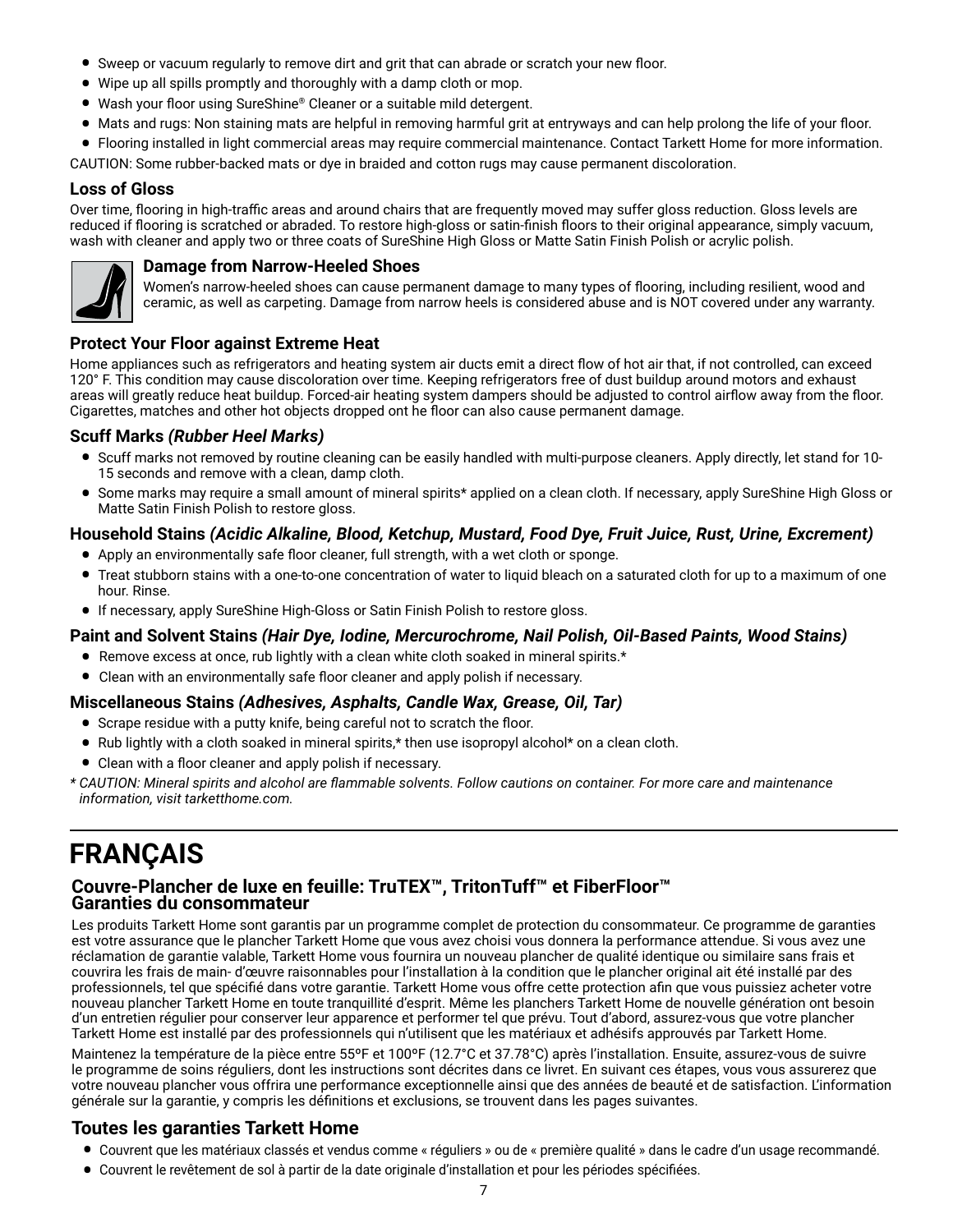- S'appliquent à l'acheteur initial, lorsqu'il habite les lieux où le couvre-sol a été installé.
- À l'exception de l'usure et des défauts de fabrication, toutes les garanties se limitent à un (1) remplacement unique.
- La garantie originale sur l'usure et les défauts de fabrication s'applique à tous les remplacements de planchers.
- Remarque: les frais de main-d'œuvre, lorsque couverts par la garantie, ne seront remboursés que si l'installation du couvre-sol original a été faite par des professionnels.

#### **À compter de la date d'installation et selon les conditions décrites ci-dessus, nos couvre-sols :**

- Ne s'useront pas.
- Seront exempts de tout défaut de fabrication.
- Dans des conditions domestiques normales, ne se déchireront pas, ni ne subiront d'enfoncements, lorsque installés directement sur un sous-plancher de bois ou de béton. Le déplacement d'appareils ménagers lourds requiert une manutention spéciale.
- Ne tacheront pas de façon permanente en raison de la circulation quotidienne incluant les résidus de scellant d'asphalte.
- Ne tacheront pas en raison de l'humidité pouvant exister sur les planchers de béton. Voir la définition d'humidité excessive.
- Ne tacheront pas en raison de l'utilisation de sous planchers recommandés.
- Seront exempts d'égratignures permanentes causées par les semelles des chaussures.

# **GARANTIES**

# **TruTEX®**

# **Garantie à vie limitée**

- Garantie Aquaguard® de deux (2) ans sans question.
- De la 1<sup>re</sup> à la 10<sup>e</sup> année : produit et main-d'œuvre, si installé par des professionnels.
- De la 11<sup>e</sup> année jusqu'à la fin de la vie utile du couvre-plancher : produit seulement.

# **LifeTime®**

# **Garantie à vie limitée**

- Garantie Aquaguard® de deux (2) ans sans question.
- De la 1re à la 10<sup>e</sup> année : produit et main-d'œuvre, si l'installation est professionnelle.
- De la 11<sup>e</sup> année jusqu'à la fin de la vie utile du couvre-plancher : produit seulement.

# **Garantie limitée de 10 ans contre l'usure et les défauts de fabrication pour usage commercial léger seulement**

- De la 1<sup>re</sup> à la 5<sup>e</sup> année : produit et main-d'œuvre, si l'installation est professionnelle.
- De la 6<sup>e</sup> à la 10<sup>e</sup> année : produit seulement.

# **Easy LivingMC**

# **Garantie limitée de 15 ans**

- Garantie Aquaguard® de deux (2) ans sans question.
- De la 1<sup>re</sup> à la 10<sup>e</sup> année : produit et main-d'œuvre, si l'installation est professionnelle.
- De la 11<sup>e</sup> à la 15<sup>e</sup> année : produit seulement.

# **Moxie®**

# **Garantie limitée de 10 ans**

- De la 1<sup>re</sup> à la 5<sup>e</sup> année : produit et main-d'œuvre, si l'installation est professionnelle.<br>● Periode à la 40e de la 11e de la 11e de la 11e de la 11e de la 12e de la 12e de la 12e de la 12e de la 12e d
- De la 6<sup>e</sup> à la 10<sup>e</sup> année : produit seulement.

# **Comfort Style®**

#### **Garantie limitée de 10 ans**

- De la 1re à la 5e année : produit et main-d'œuvre, si l'installation est professionnelle.
- De la 6e à la 10e année : produit seulement.

# **Fresh StartMC**

#### **Garantie limitée de 10 ans**

- Garantie Aquaguard® de deux (2) ans sans question.
- De la 1<sup>re</sup> à la 5<sup>e</sup> année : produit et main-d'œuvre, si l'installation est professionnelle.
- De la 6<sup>e</sup> à la 10<sup>e</sup> année : produit seulement.

# Starters<sup>MC</sup>

# **Garantie limitée de 10 ans**

- Garantie Aquaguard® de deux (2) ans sans question.
- De la 1<sup>re</sup> à la 5<sup>e</sup> année : produit et main-d'œuvre, si l'installation est professionnelle.
- De la 6<sup>e</sup> à la 10<sup>e</sup> année : produit seulement.

# **TritonTuff™**

# **Garantie limitée de 15 ans**

- De la 1re à la 10<sup>e</sup> année : produit et main-d'œuvre, si l'installation est professionnelle
- $\bullet$  De la 11<sup>e</sup> à la 15<sup>e</sup> année : produit seulement.

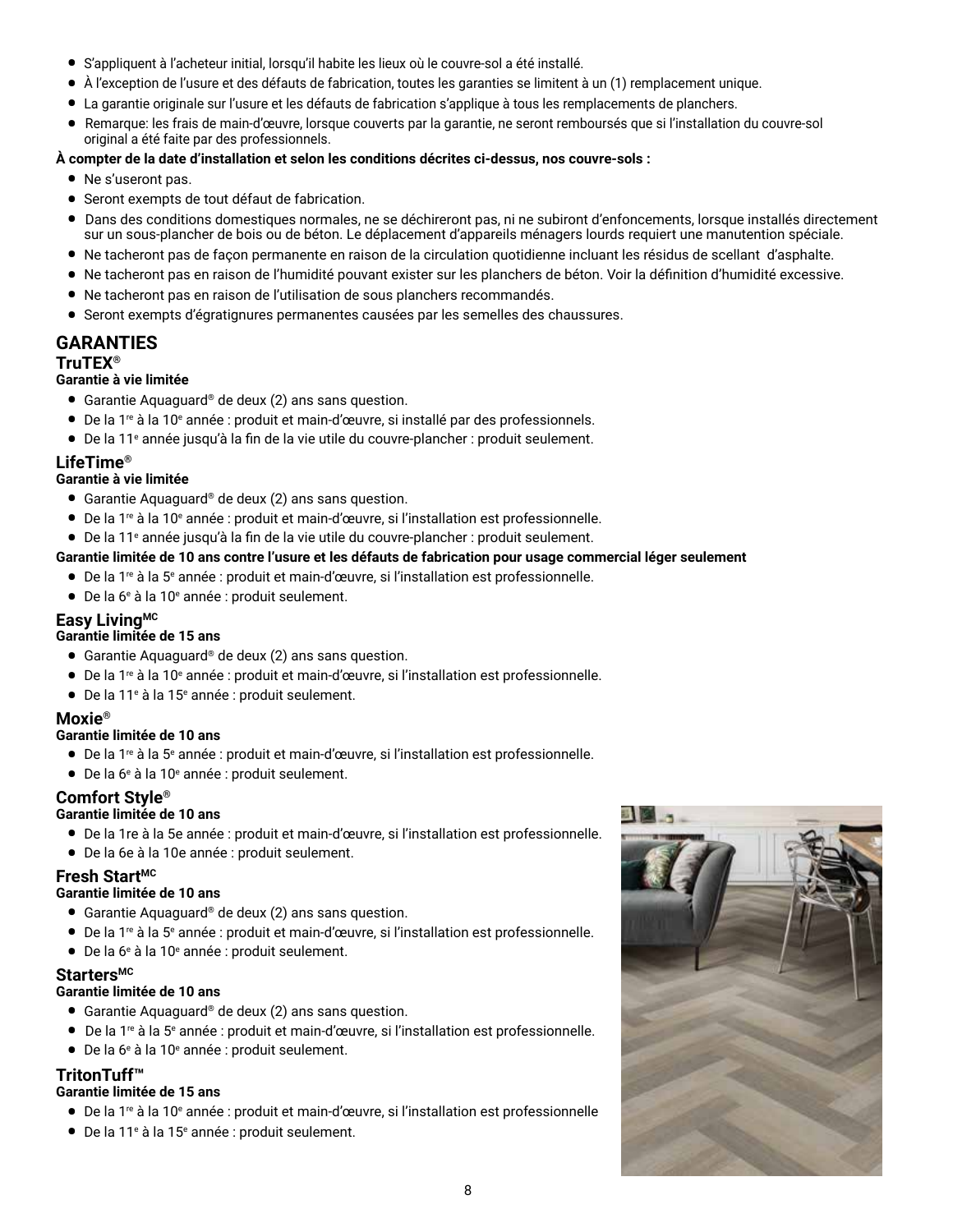# **ProTuffMC**

#### **Garantie limitée de 10 ans**

- De la 1<sup>re</sup> à la 5<sup>e</sup> année : produit et main-d'œuvre, si l'installation est professionnelle
- De la 6<sup>e</sup> à la 10<sup>e</sup> année : produit seulement.

# **CustomProMC**

# **Garantie limitée de 7 ans**

• Produit et main-d'œuvre, si l'installation est professionnelle.

# **AquaGuard®**

# **Garantie limitée de 2 ans**

• Produit et main-d'œuvre, si l'installation est professionnelle.



| Garantie par type de collection (indiqué en nombre d'années) |                |           |                |                          |       |                                    |                       |             |          |                        |
|--------------------------------------------------------------|----------------|-----------|----------------|--------------------------|-------|------------------------------------|-----------------------|-------------|----------|------------------------|
| Garantie commerciale légère                                  | —              | 10        | —              |                          |       |                                    |                       |             |          |                        |
| Garantie Aquaguard <sup>®</sup> sans question                | $\overline{2}$ | 2         | $\overline{2}$ |                          |       | $\overline{2}$                     | –                     | –           |          |                        |
| <b>Égratignures permanentes</b>                              | Á vie          | Á vie     | 15             | 10                       | 10    | 10                                 | 10                    | 15          | 10       | 7                      |
| Taches causées par les sous-planchers                        | Á vie          | Á vie     | 15             | 10                       | 10    | 10                                 | 10                    | 15          | 10       | 7                      |
| Humidité et décoloration                                     | Á vie          | Á vie     | 15             | 10                       | 10    | 10                                 | 10                    | 15          | 10       |                        |
| <b>Circulation quotidienne</b>                               | Á vie          | Á vie     | 15             | 10                       | 10    | 10                                 | 10                    | 15          | 10       | 7                      |
| Garantie contre les déchirures, rainures et fendillements    | Á vie          | Á vie     | 15             | 10                       | 10    | 10                                 | 10                    | 15          | 10       | 7                      |
| <b>Indentation</b>                                           | Á vie          | Á vie     | 15             | 10                       |       | 10                                 | 10                    | 15          | 10       |                        |
| Usure et défauts de fabrication                              | Á vie          | Á vie     | 15             | 10                       | 10    | 10                                 | 10                    | 15          | 10       | 7                      |
| <b>Collection</b>                                            | TruTEX®        | LifeTime® | Easy Living"   | <b>Style®</b><br>Comfort | Moxie | Start <sup>™</sup><br><b>Fresh</b> | Starters <sup>™</sup> | TritonTuff™ | ProTuff™ | CustomPro <sup>™</sup> |

# **Définitions de la Garantie Limitée**

# **L'usure**

- Aux fins de cette garantie, l'usure se définit, par la disparition ou l'usure complète du motif sur la surface du revêtement de sol, suite à un usage domestique normal.
- L'usage domestique normal se définit comme résultant des activités quotidiennes habituelles dans un foyer. La perte de lustre, les égratignures et le ternissement causés sont considérés causées par un entretien inadéquat et ne sont pas couverts par cette garantie.
- Les dommages causés par des supports à meubles inappropriés et les talons aiguilles sont considérés comme de l'abus et ne sont pas couverts. Les talons aiguilles peuvent causer des dommages permanents à plusieurs types de surfaces, comme les couvre-sols souples, les moquettes de même que les planchers de bois ou de céramique.
- Les taches migratrices ne sont pas couvertes par la garantie sauf si elles sont causées par les panneaux de sous-plancher et/ou par l'humidité.
- Les taches causées par les teintures de tissus de coton ou par les paillassons à endos de caoutchouc ne sont pas couvertes.

# **Défauts de fabrication**

• Aux fins de cette garantie, le « défaut de fabrication » se définit, par une défectuosité visible à l'œil nu résultant du procédé de fabrication.

# **AquaGuard®**

• Le plancher sera remplacé durant les deux premières années, produit et main d'œuvre, si l'installation est professionnelle, pour des taches résultant de l'humidité contenue dans le béton. « 2 ans sans question».

# **Éraflures**

• Le plancher ne sera pas éraflé de façon permanente suite à l'utilisation quotidienne d'items habituels dans un foyer incluant l'utilisation de chaussures, .

# **Taches dues aux panneaux de sous-plancher**

• Les panneaux de sous-plancher recommandés ne causent pas de taches (Voir les Instructions pour l'installation des panneaux).

# **Taches dues à l'humidité**

• Ni la moisissure ni les alcalis ne décoloreront nos couvre-sols, si ces derniers sont installés, sans colle, « directement » et uniquement sur du béton. Les dommages causés par l'humidité excessive ne sont pas couverts. Voir la définition d'humidité excessive.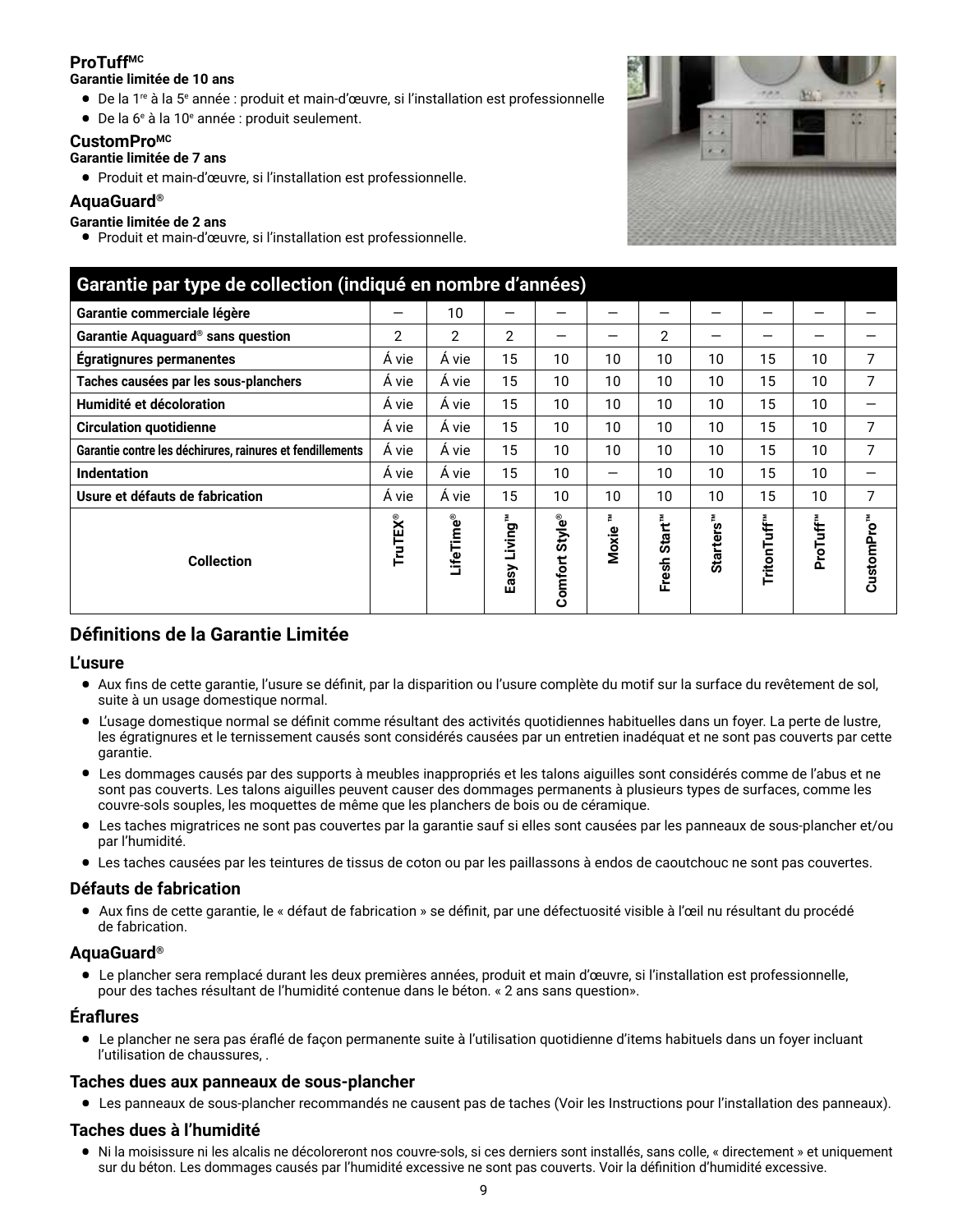# **Circulation quotidienne**

• Nos couvre-sols ne tacheront pas de façon permanente en raison de la circulation quotidienne incluant les résidus de scellant d'asphalte.

# **Echancrures**

• Le couvre-plancher récupérera tel que spécifié par les fiches techniques.

#### **Humidité excessive**

• L'humidité excessive est définie comme une norme pour Tarkett Home lorsque la teneur en humidité du substrat dépasse la limite recommandée pour le couvre plancher et le type d'adhésif. Aux fins des garanties limitées de Tarket, la teneur en humidité est déterminée par la norme ASTM F-2170 ou ASTM F-1869.

# **Garantie limitée d'étanchéité**

• Lorsqu'il est exposé à de l'eau topique, le revêtement de sol en feuille de luxe Tarkett Home est imperméable à l'eau il ne gonflera pas, ne se pliera pas et ne perdra pas l'intégrité structurelle. En cas de déversement excessif, d'eau stagnante ou d'inondation, ces collections ne serviront pas de barrière d'étanchéité pour le sous-plancher et/ou toute structure environnante.

#### **EXCLUSIONS DE GARANTIE LIMITÉE D'ÉTANCHÉITÉ**

- Dommages au sous-plancher et / ou à la structure environnante causés par un déversement excessif, de l'eau stagnante ou une inondation.
- Dommages causés par l'humidité à la structure environnante, aux murs, au sous-plancher, aux luminaires, aux meubles, aux sous-couches, aux moulures, aux garnitures, aux éléments chauffants par le sol ou à tout ce qui n'est pas l'intégrité structurelle ou la stabilité dimensionnelle du plancher de vinyle de luxe.
- Dommage résultant de ferment et de la croissance de moisissures en raison d'une exposition prolongée à l'humidité.
- Dommage résultant de la migration du liquide sous le substrat en raison de déversements venant des rebords de la pièce.
- Décoloration due à l'humidité ou aux panneaux de sous-couche
- Défaut d'adhérence du revêtement de sol au sous plancher en raison, sans limitation, d'une mauvaise préparation du sous plancher ainsi qu' à l'humidité, la pression alcaline ou hydrostatique du sous plancher.
- Dommages résultant d'activités inappropriées de l'utilisateur final.
- Dommages résultant de l'installation dans des endroits non approuvés.
- Dommages causés par le feu ou l'extinction causant une innondation, déversement excessif, eau stagnante ou abus intentionnel.

#### **Taches**

• Résiste aux taches permanentes des endroits passant incluant celle des scellant de stationnement.

#### **Échancrure**

• Récupère tel que spécifié dans les fiches techniques du produit.

#### **Garantie contre les déchirures, rainures et fendillements**

• Sans déchirure, accrocs et rainures dans un usage domestique normal et est limité à l'occupant ou au propriétaire de la maison.

# **ADHÉSIFS TARKETT HOME**

Tarkett Home garantit ses couvre-sols contre les défauts d'adhésion lorsque les adhésifs Tarkett Home et les truelles dentelées de bonne dimension sont utilisés pour poser les planchers en feuille ou en carreaux Tarkett Home conformément aux directives d'installation recommandées par Tarkett Home. À la suite de tout défaut d'adhésion directement relié à la performance des adhésifs Tarkett Home, votre plancher sera remplacé ou réparé aux frais de Tarkett Home, conformément aux directives de remplacement et de réparation recommandées par Tarkett Home. Le terme de la garantie est le même que le terme de la garantie pour le plancher en feuille ou en carreaux Tarkett Home utilisé avec l'adhésif Tarkett Home. L'adhésif doit être utilisé dans les douze mois suivant la date d'achat. Dans le cas d'une réclamation, un avis écrit doit être soumis au service des réclamations, Service des réclamations Tarkett Home, 1001 Yamaska Est, Farnham, Qc J2N 1J7, avec une preuve d'achat et la quantité d'adhésif utilisée.

# **SOUTIEN DE GARANTIE**

Les produits défectueux seront réparés ou remplacés, à la discrétion de Tarkett Home, par le même produit, du même motif et de la même couleur, si disponible. Dans le cas contraire, Tarkett Home se réserve le droit de choisir et de fournir un produit Tarkett Home similaire. Tarkett Home se réserve le droit de faire réparer ou de remplacer le plancher au moyen des techniques recommandées par Tarkett Home pour ce produit.

Ces garanties limitées remplacent toute autre garantie explicite et toute autre garantie implicite, y compris les garanties implicites de valeur marchande et d'aptitude pour une utilisation ou un but particulier. Aucun représentant, employé ou agent de Tarkett Home ou aucune personne n'est autorisé à assumer, au nom de Tarkett Home, aucune responsabilité concernant les planchers résidentiels en feuilles et l'adhésif Tarkett Home, en plus de ce qui est indiqué ci-dessus. Tarkett Home ne sera en aucun cas responsable de dommages indirects, particuliers, résultant des circonstances ou cas fortuits d'aucune sorte, qu'elle qu'en soit la cause. Pour plus de clarté, Tarkett Home ne paiera pas et ne couvrira aucune perte, dépense ou dommage, autre que le plancher lui-même, qui pourrait survenir en raison d'un défaut du plancher. Tarkett Home ne couvrira pas par exemple l'enlèvement ou le remplacement d'un sous-plancher ou des moulures, le débranchement et re branchement des appareils électroménagers ou d'autres appareils, ou le déplacement de meubles. Certaines provinces ne permettent pas de restrictions ou de renonciations aux garanties implicites, ou ne permettent pas d'exclusions ou de restrictions aux dommages résultant de cas fortuits, ou ne permettent pas l'imposition de limites sur la durée d'une garantie implicite, par conséquent, les restrictions et renonciations ci-dessus peuvent ne pas s'appliquer à vous.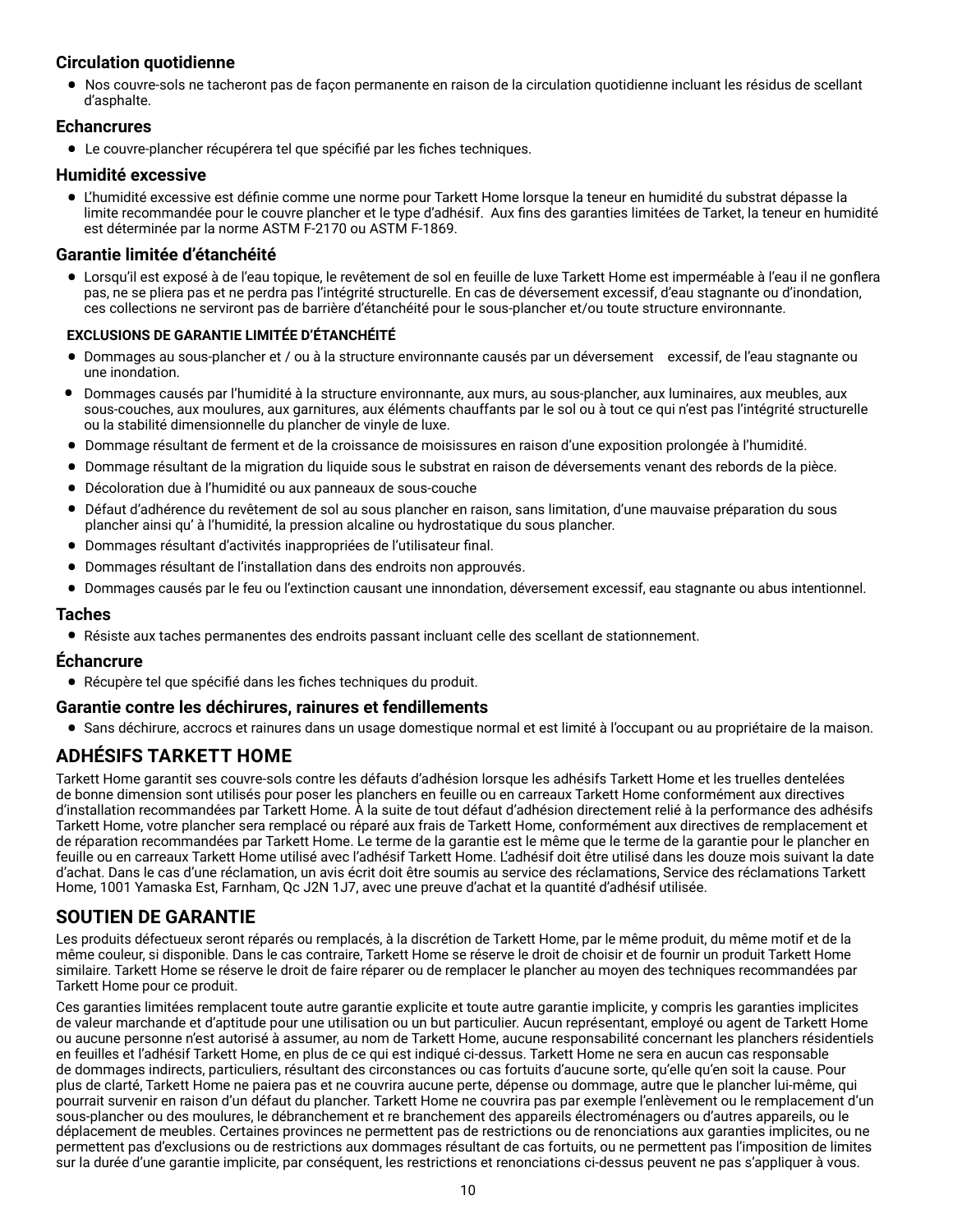Ces garanties limitées vous confèrent des droits légaux spécifiques et vous pouvez avoir d'autres droits qui peuvent varier d'une province à l'autre. Dans le cas où Tarkett Home ne serait pas d'accord avec votre réclamation, Tarkett Home se réserve le droit de soumettre le dossier à l'arbitrage par une tierce personne compétente et impartiale.

# **Ce qui n'est pas couvert**

- La perte de lustre.
- Les dommages causés par des produits autres que les produits domestiques.
- Les dommages dus aux taches causées par les endos en caoutchouc ou les teintures utilisées dans les paillassons ou tapis.
- La ternissure ou d'autres problèmes résultant d'une exposition excessive au soleil ou à la lumière ultraviolette.
- Les dommages dus à la production de chaleur par les réfrigérateurs ou les appareils de chauffage (y compris les brûlures), ainsi que les dommages causés par les accidents domestiques ou le mauvais traitement.
- La décoloration ou les dommages causés par les adhésifs ou les produits d'entretien de planchers non recommandés ou non distribués par Tarkett Home.
- La décoloration causée par la moisissure ou les substances alcalines.
- Les dommages dus aux taches, coupures, rainures, égratignures, perforations, déchirures, empreintes causées par les charges supérieures à la charge stationnaire limite recommandée de 5,27kg/cm3 (75 psi).
- Les dommages résultant du manque de supports à meubles et de protecteurs de planchers ou de leur insuffisance ainsi que ceux qui sont causés par les déplacements d'appareils électroménagers lourds sans précautions adéquates.
- Les forces extrêmement élevées exercées par les talons aiguilles endommageront les planchers en bois, les planchers résilients et les autres planchers commerciaux. Tarkett Home n'acceptera pas de réclamations pour les dommages causés par le passage de talons aiguilles ou de talons hauts.
- Le mécontentement dû à un mauvais entretien ou à une mauvaise installation. Les directives d'installation et d'entretien recommandées sont disponibles sur le www.tarketthome.com.
- Les irrégularités visibles ou les taches causées par le sous- plancher.
- Tarkett Home ne garantit pas les matériaux collés sur toute la surface, installés sur des sous-planchers de gypse ou de béton léger ayant une densité à sec de moins de 1442 kg/m3 (90 lb/pi3).
- Les problèmes causés par les moisissures, les substances alcalines et la pression hydrostatique (vapeur d'eau) pour les planchers de béton excédant 170 μg/(s.m2) (5 lbs/1000 pi2/ 24 heures), lorsque testé avec la méthode ASTM F-1869 au chlorure de calcium ou à l'aide d'un instrument de mesure reconnu par l'industrie.
- Le non-respect des directives d'installation ou d'utilisation telles que recommandées.
- Les couvre-sols non installés en résidence ou dans des applications commerciales légères non recommandées.
- Les dégâts occasionnés par un incendie, une inondation ou un abus intentionnel.
- Les revêtements installés dans des résidences autres que celles qui sont occupées par le propriétaire ou le locataire.
- Les variations de couleur ou de motifs entre les échantillons ou les illustrations et le produit installé. Des variations de couleur peuvent survenir sous différentes sources d'éclairage.
- La main-d'œuvre sur la marchandise installée ayant des défauts visibles évidents.
- Les qualités de revêtement autres que « régulier » ou « première qualité ».
- La garantie limitée initiale contre les défauts de fabrication et l'usure s'applique à tous nos couvre-sols de remplacement, sauf dans les cas où le revêtement est décoloré à cause d'une croissance de moisissure ou d'alcalis, est taché par des produits domestiques, déchiré ou enfoncé. Sous ces conditions, le plancher sera remplacé une seule fois selon la garantie limitée. Si le revêtement de remplacement se décolore ou est endommagé à nouveau, il ne sera pas remplacé aux frais du fabricant. Une situation récurrente de la sorte indique que le couvre-sol n'aurait pas dû être installé à cet endroit.
- La garantie limité Aquaguard® « Sans question » ne couvre pas la décoloration causée par des agents marqueurs provenant du sous-plancher.
- Les garanties limitées Tarkett Home ne couvrent pas, sauf avis contraire mentionné dans les garanties, les problèmes de décoloration causés par des agents marqueurs provenant du sous-plancher.
- Pour tout défaut confirmé, Tarkett Home fournira par l'entremise de ses distributeurs un revêtement neuf pour le remplacement des parties défectueuses avec un nouveau produit de la même couleur, de la même qualité et du même motif, si disponible, conformément à la garantie limitée de votre plancher Tarkett Home. Si le même produit n'est pas disponible ou s'il est supprimé, Tarkett Home se réserve le droit de choisir et de fournir un produit Tarkett Home similaire.

# **COMMENT FAIRE UNE RÉCLAMATION**

Si vous devez faire une réclamation, veuillez fournir au détaillant ou à l'entrepreneur qui vous a vendu le plancher un avis écrit décrivant le problème, une photo illustrant clairement le problème et la preuve d'achat. Si vous ne pouvez pas contacter votre détaillant ou entrepreneur ou si vous n'êtes pas satisfait de leur réponse, veuillez contacter :

#### **Tarkett Home Service des réclamations**

30000 Aurora Road Solon, OH 44139 www.tarketthome.com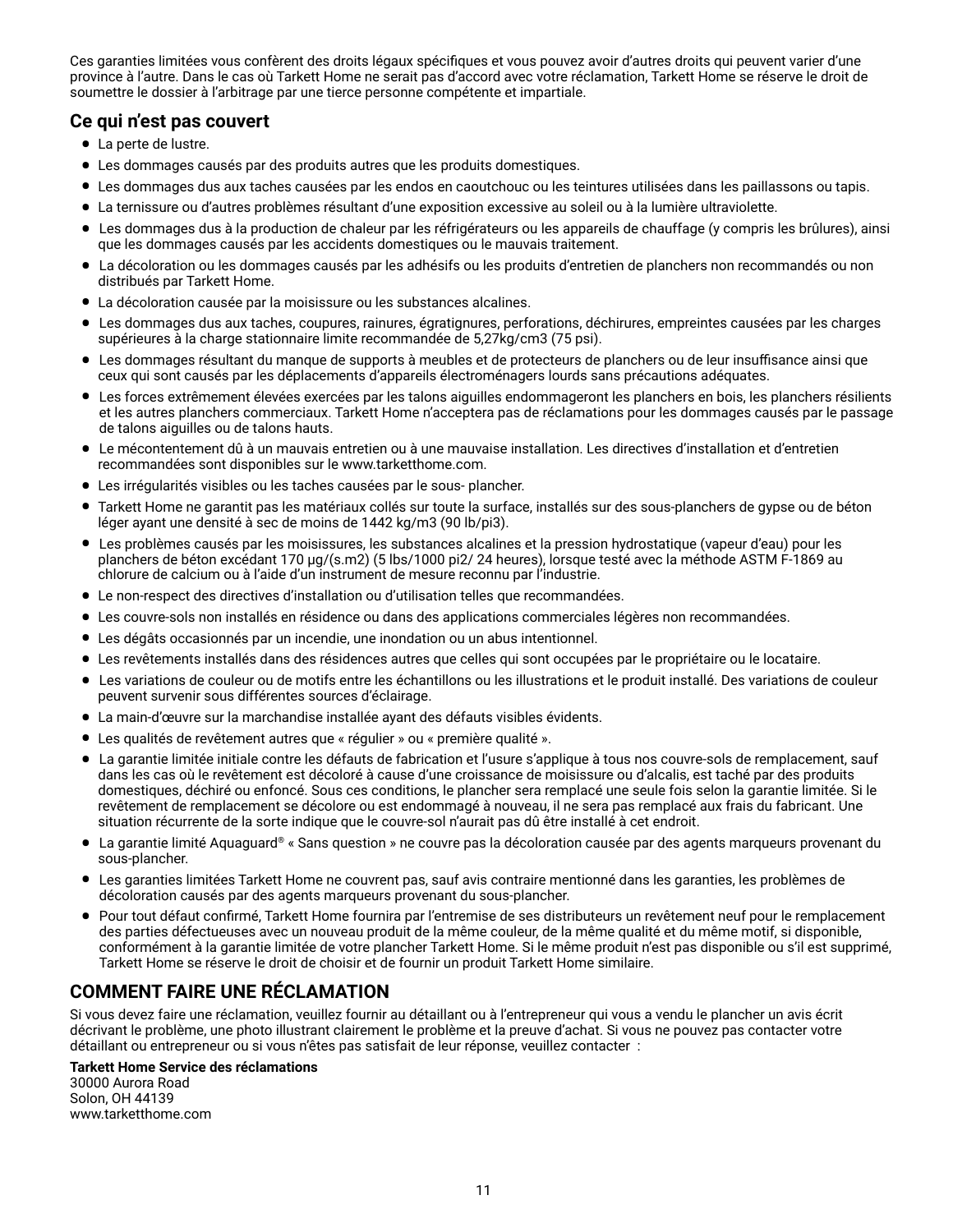# **ENTRETENIR VOTRE NOUVEAU PLANCHER RÉSIDENTIEL TARKETT HOME**

Ce plan de protection pour consommateur est un guide pour vous aider à entretenir votre nouveau plancher. Il comprend les procédures d'entretien du plancher et les garanties. Veuillez le lire attentivement. Nous vous remercions d'avoir choisi un plancher Tarkett Home.

# **Protection de base pour le plancher Immédiatement après l'installation d'un couvre-sol collé sur toute la surface**

- Ne pas déplacer les meubles et ne pas permettre de circulation intense pendant au moins 24 heures.
- Protéger et ne pas déranger les joints scellés pendant au moins 24 heures.

# **Immédiatement après l'installation sans colle**

• Protéger les joints scellés et ne pas les toucher pendant au moins 24 heures.

# **Déplacement de meubles lourds et d'appareils électroménagers**

Lors du déplacement de meubles lourds ou d'appareils, veuillez placer des panneaux de contreplaqué ou d'aggloméré sur le plancher et faire « glisser » les objets sur les panneaux afin d'éviter d'égratigner ou d'endommager votre plancher. Ne jamais faire glisser les meubles directement sur votre plancher.

# **Supports à meubles**

Le déplacement fréquent de meubles ou d'appareils peut causer des égratignures ou des empreintes sur votre nouveau plancher à moins d'utiliser des supports, des patins glisseurs ou des roulettes adéquats. Les dômes métalliques et les supports à meubles dont la surface est petite, étroite ou usée devraient être remplacés par des dispositifs de protection porteurs plus larges, lisses et qui ne tachent pas.

La charge stationnaire maximale recommandée par 6,45 cm2 (un pouce carré) est de 34 kg (75 lb) pour tous les planchers résidentiels Tarkett Home.



*MISE EN GARDE : Les roulettes sous les appareils ménagers, lave-vaisselle et chariots à four microondes peuvent endommager les planchers résilients. Les planchers sans adhésif peuvent se déformer. Faire très attention lors du déplacement de ces articles sur tout plancher résilient. Les couvreplanchers sans colle ne sont pas garantis contre les dégâts ou les enfoncements causés par des roulettes dont le poids excède la limite de charge de 34 kg (75 lb).*

*Exemple : si la pression exercée par un pied de table est estimée entre 22,7 et 34 kg (50 et 75 lb), le support de meuble devrait être de 6,45 cm2 (un pouce carré) ou de 2,86 cm (1 1/8 po) de diamètre.*

# **Lumière du soleil**

Comme c'est le cas pour les autres ameublements domestiques, y compris les meubles, les moquettes, le papier peint et les rideaux, une exposition répétée à la lumière directe du soleil peut causer un ternissement ou une décoloration. Tarkett Home recommande l'installation de rideaux ou de stores - Fermer les rideaux ou les stores pour bloquer la lumière directe du soleil.

#### **Tapis**

Les teintures des supports en caoutchouc, des paillassons et des tapis peuvent causer des dégâts.

#### **Entretien régulier**

- Balayer ou passer l'aspirateur régulièrement pour éliminer la saleté et les grains de poussière qui peuvent abraser ou égratigner votre nouveau plancher.
- Essuyer tout déversement accidentel immédiatement et complètement au moyen d'un chiffon humide ou d'un balai à franges.
- Laver votre plancher au moyen du nettoyant SureShine ou d'un agent détersif doux convenable.
- Paillassons et tapis : les paillassons qui ne tachent pas sont pratiques pour éliminer les grains de saleté nuisibles dans les en trées et peuvent aider à prolonger la vie de votre plancher.
- Les revêtements de sol installés dans les zones commerciales légères peuvent exiger un entretien commercial. Contactez Tarkett Home pour plus d'informations.

*MISE EN GARDE : certains paillassons à endos en caoutchouc ou la teinture utilisée dans certains tapis tressés et en coton peuvent causer une Décoloration permanente.*

# **Perte de lustre**

Après un certain temps, le plancher se trouvant dans des zones de circulation intense et autour de chaises qui sont souvent déplacées, peut subir une perte de lustre. L'intensité du lustre diminue lorsque le plancher est égratigné ou abrasé. Pour redonner au plancher son apparence lustrée ou satinée originelle, tout simplement passer l'aspirateur, laver le plancher avec un agent nettoyant et appliquer 2 ou 3 couches de poli SureShine ultra brillant ou fini satiné mat ou de poli acrylique.



#### **Dommages causés par les chaussures à talons aiguilles.**

Les chaussures de femmes à talons aiguilles peuvent causer des dommages permanents à plusieurs types de plancher y compris les planchers résilients, en bois, en céramique et les moquettes. Les dommages causés par les talons aiguilles sont considérés comme un mauvais traitement et ne sont couverts par aucune garantie.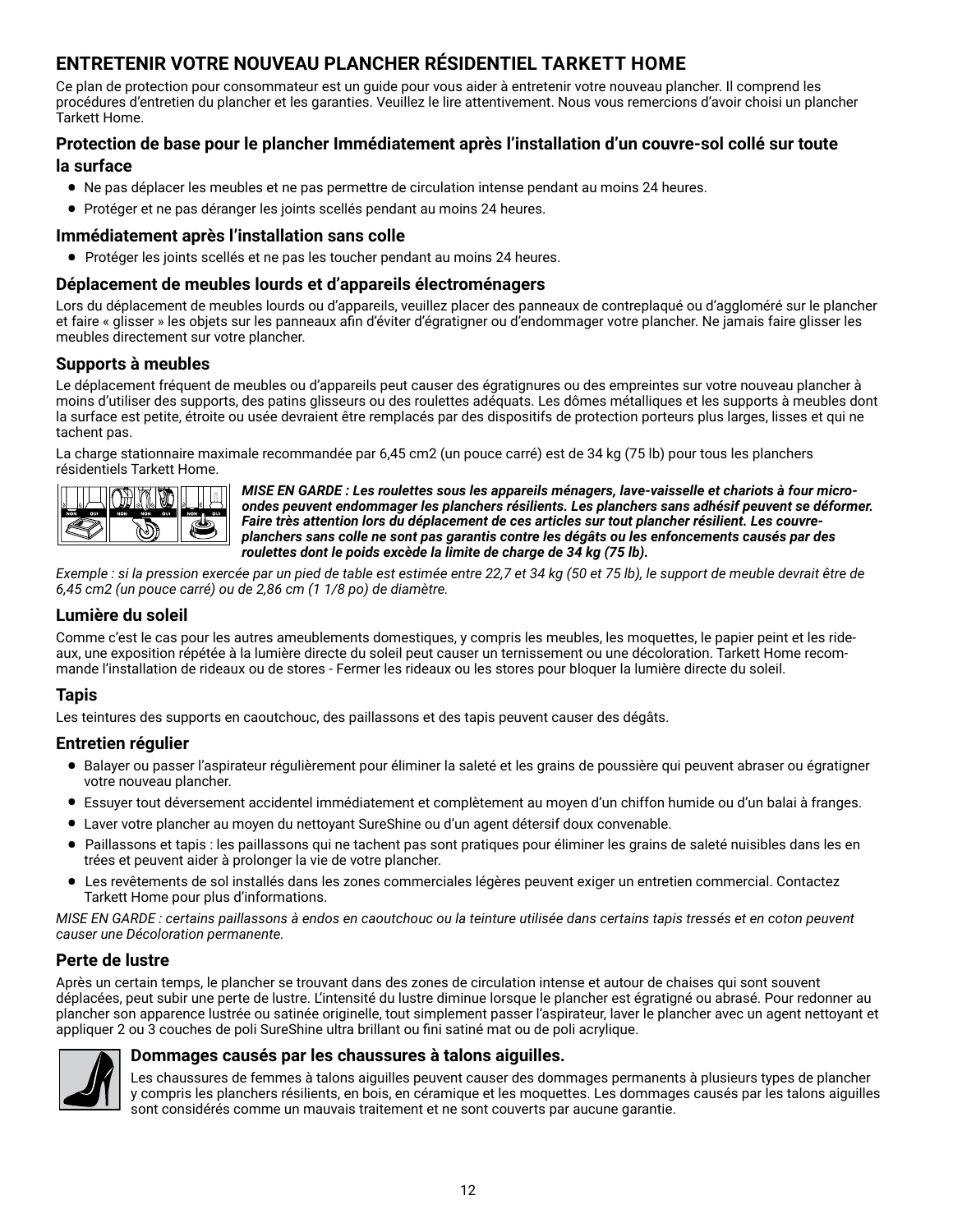# **Protéger votre plancher contre la chaleur extrême.**

Les appareils électroménagers tels que les réfrigérateurs et les canaux de ventilation des systèmes de chauffage émettent une circulation directe d'air chaud qui, si elle n'est pas contrôlée, peut dépasser 49°C (120°F). Cet air chaud peut causer une décoloration de votre plancher au cours du temps. Le fait de garder les réfrigérateurs exempts d'accumulation de poussière près des régions du moteur et de l'échappement réduira de beaucoup les risques d'intensification de chaleur. Les clapets de systèmes de chauffage à air forcé devraient être réglés pour que la température de sortie atteigne un maximum de 38°C (100°F). Les cigarettes, les allumettes et autres objets chauds qui tombent sur le plancher peuvent aussi causer des dommages permanents.

# **Prévenir les taches permanentes**

- Essuyer les déversements accidentels immédiatement au moyen d'un chiffon humide ou d'un balai à franges.
- L'endos en caoutchouc ou les teintures utilisées dans certains paillassons, les peintures pour plancher ou les enduits de scellant pour allées peuvent tacher votre plancher de façon permanente.

# **Traitement des taches et des déversements**

Suivre les étapes suivantes pour enlever ou réduire les dommages permanents causés par les taches ou les déversements accidentels.

*Remarque : comme pour tous les planchers résilients, l'attention immédiate apportée au traitement des taches est extrêmement importante.*

# **Éraflures et marques**

• Les éraflures qui ne s'enlèvent pas.

# **Éraflures et marques en surface (Marques de talon en caoutchouc)**

- Les éraflures qui ne s'enlèvent pas après un nettoyage normal peuvent être éliminées facilement avec les agents de nettoyage à multiples usages Fantastic® ou Direct®. Appliquer directement, laisser agir pendant 10 à 15 secondes et enlever au moyen d'un chiffon humide et propre.
- Certaines marques pourront exiger l'application d'une petite quantité d'alcool minéral\* sur un chiffon propre. Au besoin, appliquer le poli SureShine ultra brillant ou fini satiné mat pour redonner du lustre.

# **Taches domestiques**

# **(Acides, alcalis, sang, ketchup, moutarde, teinture alimentaire, jus de fruits, rouille, urine, excréments)**

- Appliquer le nettoyant SureShine ou un agent détersif doux sans le diluer au moyen d'un chiffon mouillé ou d'une éponge. Traiter les taches rebelles au moyen d'une concentration 1:1 d'eau et d'eau de Javel sur un chiffon saturé pendant une période maximale d'une heure. Rincer.
- Si nécessaire, appliquer le poli à plancher SureShine ultra brillant ou fini satiné mat pour redonner du lustre.

# **Taches de peintures et de solvants**

# **(Teinture à cheveux, iode, vernis à ongles, mercurochrome, peintures à base d'huile, couleurs pour bois)**

• Retirer tout excès immédiatement, frotter légèrement au moyen d'un chiffon blanc propre imbibé d'alcool minéral.\* Nettoyer avec le nettoyant SureShine et appliquer un poli, si nécessaire.

# **Taches diverses (Adhésifs, bitumes, cire de chandelle, graisse, huile, goudron)**

- Gratter tout résidu au moyen d'un couteau à mastic en faisant attention de ne pas égratigner le plancher.
- Frotter légèrement au moyen d'un chiffon imbibé d'alcool minéral\*, puis utiliser de l'alcool isopropyl\* sur un chiffon propre.
- Nettoyer avec le nettoyant SureShine et appliquer un poli, si nécessaire.
- *\* MISE EN GARDE : l'alcool minéral et l'alcool sont des solvants inflammables. Suivre les directives sur le contenant.Fantastik® est une marque de commerce de Dow Brands. Direct® est une marque de commerce de L & F Products, Montvale, N.J.*